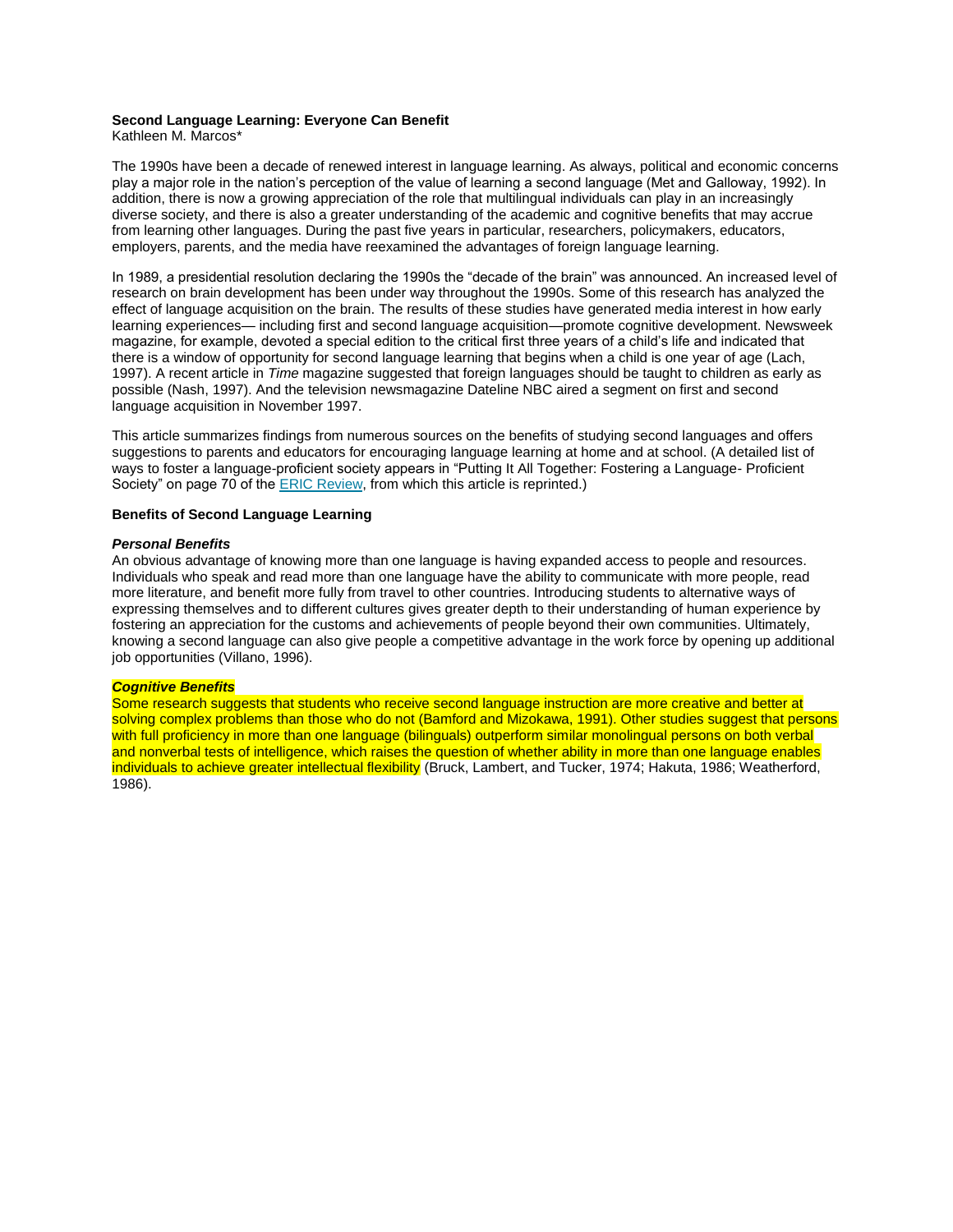## *Academic Benefits*

Parents and educators sometimes express concern that learning a second language will have a detrimental effect on students' reading and verbal abilities in English. However, several studies suggest the opposite. For example, a recent study of the reading ability of 134 four- and five-year-old children found that bilingual children understood better than monolingual children the general symbolic representation of print (Bialystok, 1997). Another study analyzed achievement test data of students in Fairfax County, Virginia, who had participated for five years in immersion—the most intensive type of foreign language program. The study concluded that those students scored as well as or better than all comparison groups on achievement tests and that they remained high academic achievers throughout their schooling (Thomas, Collier, and Abbott, 1993). Finally, a study conducted in Louisiana in the 1980s showed that regardless of race, sex, or academic level, students who received daily instruction in a foreign language (taught as a separate subject rather than through immersion) outperformed those who did not receive such instruction on the third-, fourth-, and fifth-grade language arts sections of Louisiana's Basic Skills Tests (Rafferty, 1986). Numerous other studies have also shown a positive relationship between foreign language study and English language arts achievement (Barik and Swain, 1975; Genesee, 1987; Swain, 1981). All of these results suggest that second language study helps enhance English and other academic skills.

Some studies have found that students who learn foreign languages score statistically higher on standardized college entrance exams than those who do not. For example, the College Entrance Examination Board reported that students who had averaged four or more years of foreign language study scored higher on the verbal section of the Scholastic Aptitude Test (SAT) than those who had studied four or more years of any other subject (College Entrance Examination Board, 1992; Cooper, 1987). These findings, which

# **Is Earlier Always Better?**

Although people can learn languages at any age, some studies suggest that children who learn a language before adolescence are more likely than older learners to attain native-like pronunciation (Harley, 1986; Patkowski, 1990). A number of researchers have found that children have an innate ability to acquire the rules of any language, and that this ability diminishes by adulthood (Curtiss, 1995; Johnson and Newport, 1989). Older language students should take heart, however, in the results of other studies that report that although young children acquire pronunciation easily, they are not particularly efficient learners of vocabulary or other aspects of language structure (Genesee, 1978; Swain and Lapkin, 1989). Of course, the more years devoted to learning a language and the more opportunities available to use it in everyday situations, the greater the proficiency achieved (Curtain, 1997).

were consistent with College Board profiles for previous years (College Entrance Examination Board, 1982; Solomon, 1984) and with the work of Eddy (1981), suggest that studying a second language for a number of years may contribute to higher SAT scores. (1)

## *Societal Benefits*

Bilingualism and multilingualism have many benefits to society. Americans who are fluent in more than one language can enhance America's economic competitiveness abroad, maintain its political and security interests, and work to promote an understanding of cultural diversity within the United States. For example, international trade specialists, overseas media correspondents, diplomats, airline employees, and national security personnel need to be familiar with other languages and cultures to do their jobs well. Teachers, healthcare providers, customer service representatives, and law enforcement personnel also serve their constituencies more effectively when they can reach across languages and cultures. Developing the language abilities of the students now in school will improve the effectiveness of the work force later.

#### **Getting Started**

#### *At School*

Parents who are interested in enrolling their children in elementary school foreign language programs should first inquire about existing programs in the school district. If the neighborhood school does not offer foreign language instruction, it is possible that *immersion programs or language-focused schools exist elsewhere in the school district*. Enrollment information will be available at individual schools or at district administrative offices. If there are no foreign language schools or programs offered in the school district, then private language classes may be the only option.

Although second language classes are not always readily available, many resources exist to help parents and educators establish a program in their school or school district. (2)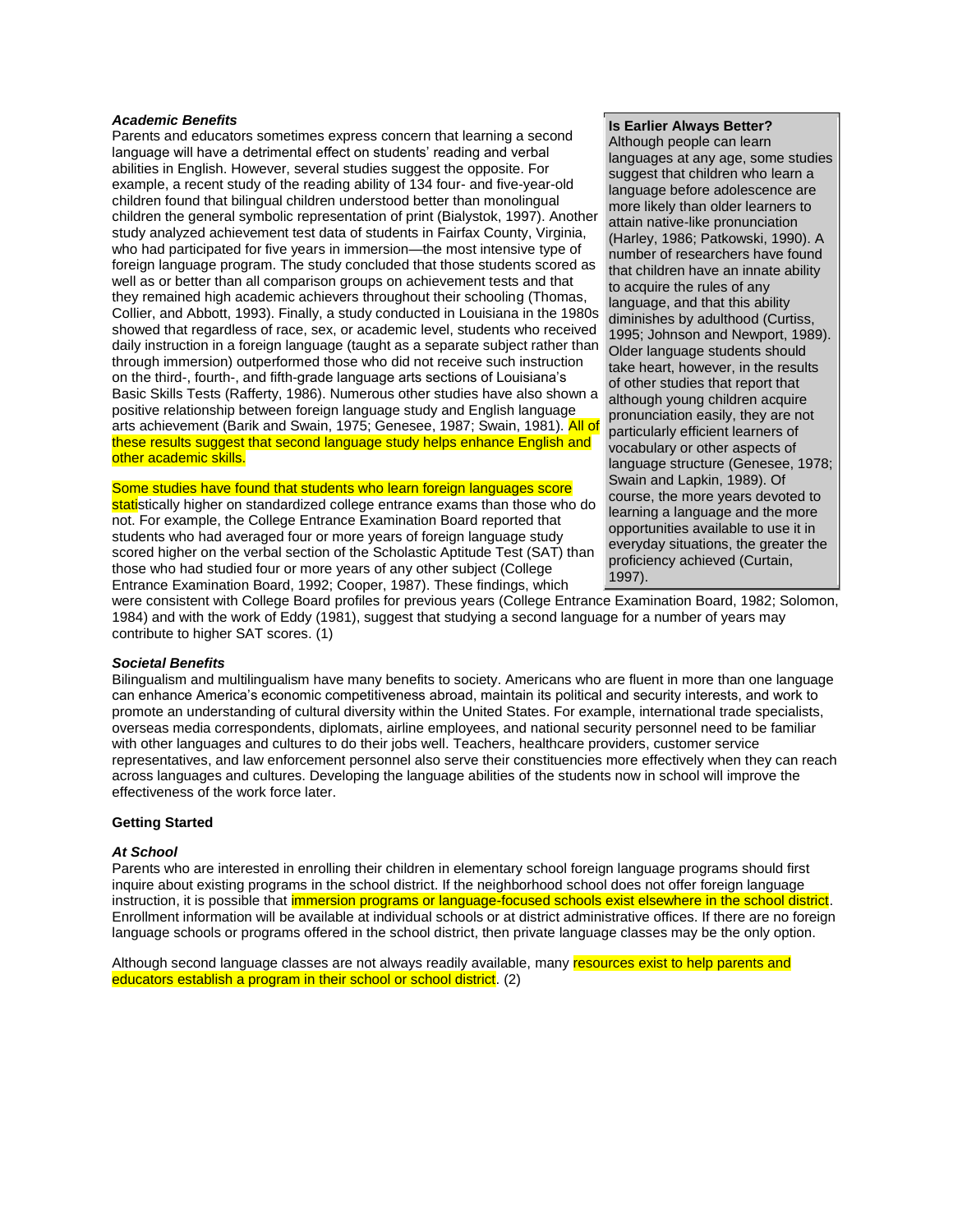# *At Home*

Long before their children begin school, parents can begin to facilitate second language learning. Children can learn elements of a second language from a babysitter, a nanny, a family member, or a friend; they can also attend a multilingual preschool or a preschool with a language program. If a child has a number of positive experiences with another language, he or she can become quite receptive to learning other languages.

Throughout the school years, parents can show their children that the ability to speak a second language is valued by encouraging an interest in other languages and cultures. Parents can show their respect for other cultures and ways of speaking by inviting people who speak other languages into their homes and by attending cultural events featuring music, dance, or food from other countries. They can also provide their children with books, videos, and similar materials in other languages, and they can send their children to foreign language camps.

To supplement language classes, parents of older children might also wish to explore the possibility of enrolling them in international exchange programs.< Students normally live abroad with a host family, which provides them with a safe and sheltered environment where they can practice their language skills. These experiences offer valuable opportunities to complement second language study with firsthand exploration of a different culture.

# **Conclusion**

Research has shown that second language study offers many benefits to students in terms of improved communicative ability, cognitive development, cultural awareness, and job opportunities. Society as a whole also profits economically, politically, and socially when its citizens can communicate< with and appreciate people from other countries and cultures. Parents and educators would be wise to take advantage of the many available opportunities and resources for second language learning for the benefit of children coming of age in the 21st century.

# **Second Language Learning and Children With Special Needs**

The accompanying article points out the many benefits of studying a second language. Parents and teachers of children with learning disabilities or giftedness may have a special interest in how their children acquire a second language. **Learning Disabilities.** Generally speaking, students with learning disabilities can learn a second language and enjoy the many personal benefits of familiarity with a second language and culture (Baker, 1995). One important study of learning-disabled children taking a foreign language reported that students of average and below-average IQ performed as well as students of above-average IQ on oral production and interpersonal communication tasks (Genesee, 1976). Special multisensory techniques that emphasize the direct and explicit teaching of speech sounds through drill cards and reading, writing, and speaking exercises can facilitate the language learning of special student populations (Schneider, 1996; Sparks and others, 1991). Some speech pathologists and pediatricians may discourage early foreign language learning, particularly when a child is diagnosed with dyslexia, aphasia, or a hearing impairment or scores low on tests of intelligence (Baker, 1995). A language specialist should be consulted before a child with a severe learning disability begins a second language program, but many students with learning disabilities can and do benefit from second language learning experiences. **Giftedness.** Because linguistically gifted students are particularly good candidates for attaining native or near-native proficiency in other languages, some educators have advocated offering foreign language instruction early in childhood to fully develop that potential (Brickman, 1988). Typically highly verbal and with advanced vocabularies, these students ideally should be taught using curricula specially geared to their innate strengths, such as strong language, conceptualization, socialization, and productivity traits (Allen, 1992). Early exposure to second languages and cultures will help parents and teachers identify those

children likely to exhibit strong language aptitude.

# **References**

Allen, L. Q. 1992. "Foreign Language Curriculum for the Gifted." Gifted Child Today 15 (6): 12–15. Baker, C. 1995. A Parents' and Teachers' Guide to Bilingualism. United Kingdom: Multilingual Matters.

Bamford, K. W., and D. T. Mizokawa. 1991. "Additive-Bilingual (Immersion) Education: Cognitive and Language Development." Language Learning 41 (3): 413–429.

Barik, H. C., and M. Swain. 1975. Bilingual Education Project: Evaluation of the 1974– 75 French Immersion Program in Grades 2–4, Ottawa Board of Education and Carleton Board of Education. Toronto: Ontario Institute of Studies in Education. ERIC Document Reproduction Service No. ED 121 056.

Bialystok, E. 1997. "Effects of Bilingualism and Biliteracy on Children's Emergent Concepts of Print." Developmental Psychology 30 (3): 429–440.

Brickman, W. W. 1988. "The Multilingual Development of the Gifted." Roeper Review< 10 (4): 247–250.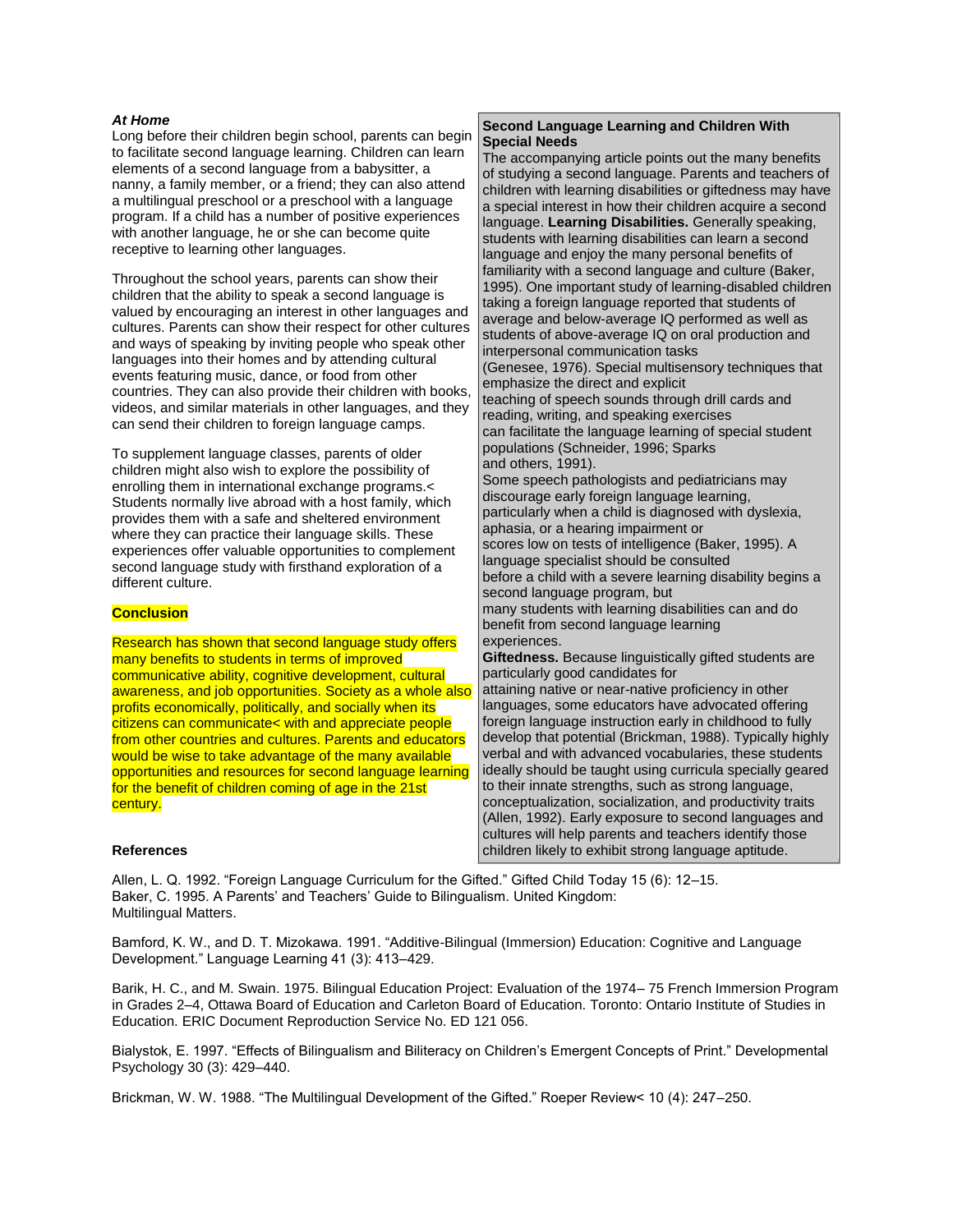Bruck, M., W. E. Lambert, and R. Tucker. 1974. "Bilingual Schooling Through the Elementary Grades: The St. Lambert Project at Grade Seven." Language Learning 24 (2): 183–204.

College Entrance Examination Board. 1992. College-Bound Seniors. 1992 Profile of SAT and Achievement Test Takers. National Report. New York: Author. ERIC Document Reproduction Service No. ED 351 352.

College Entrance Examination Board. 1982. Profiles, College-Bound Seniors, 1981. New York: Author. ERIC Document Reproduction Service No. ED 223 708.

Cooper, T. C. 1987. "Foreign Language Study and SAT-Verbal Scores." Modern Language Journal 71 (4): 381–387. Curtain, H. 1997. Early Start Language Programs. Unpublished paper. Madison, WI: Author.

Curtain, H., and C. A. Pesola. 1994. Languages and Children: Making the Match. Second edition. White Plains, NY: Longman.

Curtiss, S. (speaker). 1995. Gray Matters: The Developing Brain. Final script of radio broadcast. Madison, WI: Wisconsin Public Radio Association.

de Lopez, M., N. Lawrence, and M. Montalvo. 1990. "Local Advocacy for Second Language Education: A Case Study in New Mexico." ERIC Digest. Washington, DC: ERIC Clearinghouse on Languages and Linguistics. Document Reproduction Service No. ED 327 067.

Eddy, P. A. 1981. The Effect of Foreign Language Study in High School on Verbal Ability as Measured by the Scholastic Aptitude Test—Verbal Final Report. Washington, DC: Center for Applied Linguistics. ERIC Document Reproduction Service No. ED 196 312.

Genesee, F. 1987. Learning Through Two Languages. Cambridge, MA: Newbury House.

Genesee, F. 1978. "Is There an Optimal Age for Starting Second Language Instruction?" McGill Journal of Education 13 (2): 145–154.

Genesee, F. 1976. "The Role of Intelligence in Second Language Learning." Language Learning 26 (2): 267–280.

Hakuta, K. 1986. Cognitive Development of Bilingual Children. Los Angeles: University of California, Center for Language Education and Research. ERIC Document Reproduction Service No. ED 278 260.

Harley, B. 1986. Age in Second Language Acquisition. San Diego, CA: College Hill Press.

Johnson, J. S., and E. L. Newport. 1989. "Critical Period Effects in Second Language Learning: The Influence of Maturational State on the Acquisition of English as a Second Language." Cognitive Psychology 21 (1): 60–99.

Lach, J. Spring/Summer 1997. "Cultivating the Mind." Newsweek Special Issue: Your Child—From Birth to Three 38– 39.

Lipton, G. 1995. Focus on FLES\*: Planning and Implementing FLES\* (Foreign Language in Elementary Schools) Programs. Baltimore, MD: National FLES\* Institute.

Met., M., and V. Galloway. 1992. "Research in Foreign Language Curriculum." In P. Jackson, ed., Topics and Issues Within Curriculum Categories. New York: Macmillan.

Nash, J. M. February 3, 1997. "Fertile Minds." Time 149 (5): 49–56.

Patkowski, M. S. 1990. "Age and Accent in a Second Language: A Reply to James Emil Flege." Applied Linguistics 11 (1): 73–90.

Rafferty, E. A. 1986. Second Language Study and Basic Skills in Louisiana. Baton Rouge, LA: Louisiana State Department of Education. ERIC Document Reproduction Service No. ED 283 360.

Schneider, E. 1996. "Teaching Foreign Languages to At-Risk Learners." ERIC Digest. Washington, DC: ERIC Clearinghouse on Languages and Linguistics. ERIC Document Reproduction Service No. ED 402 788.

Solomon, A. 1984. Profiles, College-Bound Seniors, 1984. New York: College Entrance Examination Board. ERIC Document Reproduction Service No. ED 253 157.